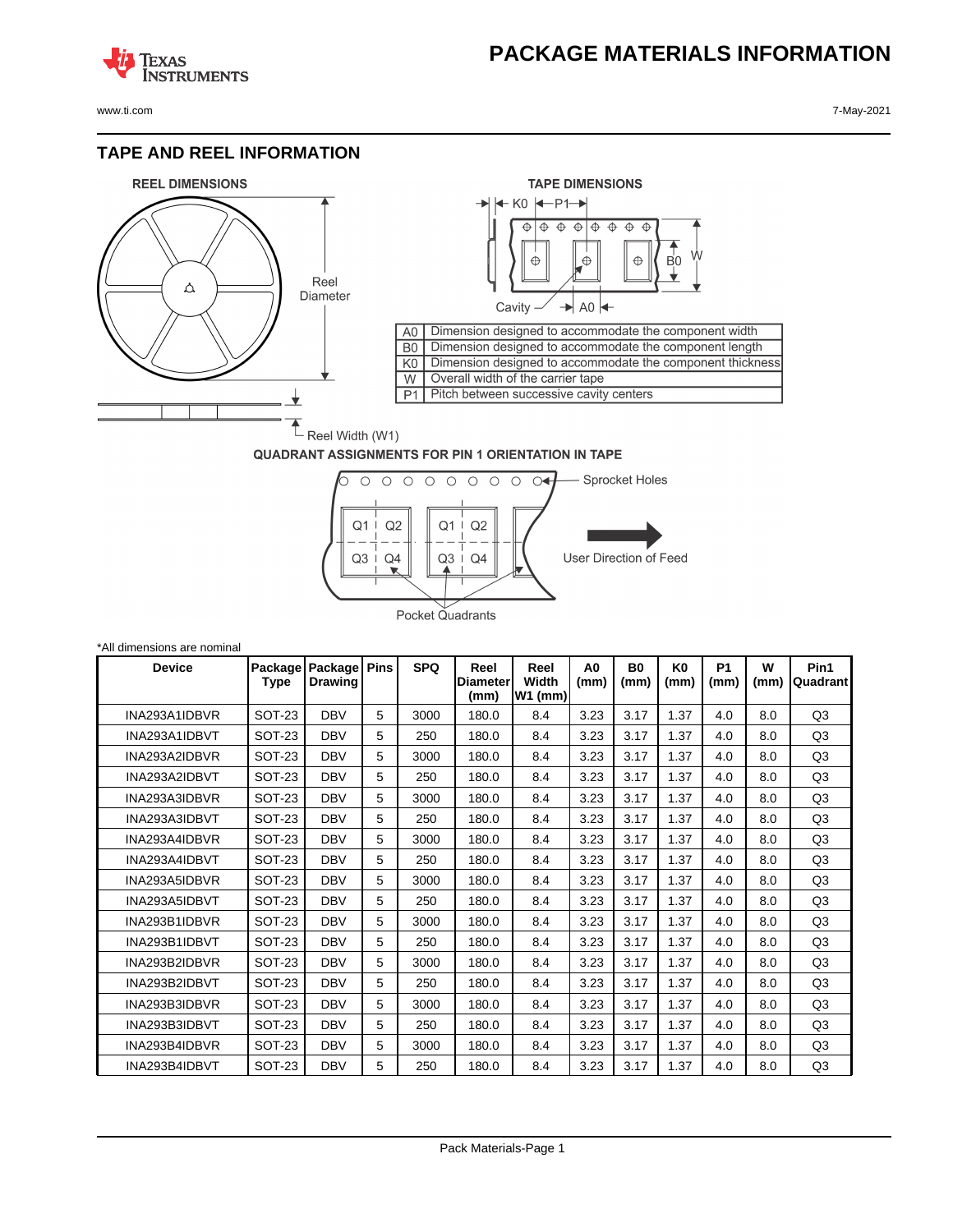

www.ti.com 7-May-2021

| <b>Device</b> | Type   | <b>Package Package Pins</b><br><b>Drawing</b> |   | <b>SPQ</b> | Reel<br><b>Diameter</b><br>(mm, | Reel<br>Width<br>$W1$ (mm) | A0<br>(mm) | B0<br>(mm` | ΚO<br>(mm) | P <sub>1</sub><br>(mm) | w<br>(mm) | Pin1<br><b>Quadrant</b> |
|---------------|--------|-----------------------------------------------|---|------------|---------------------------------|----------------------------|------------|------------|------------|------------------------|-----------|-------------------------|
| INA293B5IDBVR | SOT-23 | DBV                                           |   | 3000       | 180.0                           | 8.4                        | 3.23       | 3.17       | . .37      | 4.0                    | 8.0       | Q3                      |
| INA293B5IDBVT | SOT-23 | DBV                                           | ∽ | 250        | 180.0                           | 8.4                        | 3.23       | 3.17       | .37        | 4.0                    | 8.0       | Q3                      |



\*All dimensions are nominal

| <b>Device</b> | Package Type | <b>Package Drawing</b> | <b>Pins</b> | <b>SPQ</b> | Length (mm) | Width (mm) | Height (mm) |
|---------------|--------------|------------------------|-------------|------------|-------------|------------|-------------|
| INA293A1IDBVR | SOT-23       | <b>DBV</b>             | 5           | 3000       | 183.0       | 183.0      | 20.0        |
| INA293A1IDBVT | SOT-23       | <b>DBV</b>             | 5           | 250        | 183.0       | 183.0      | 20.0        |
| INA293A2IDBVR | SOT-23       | <b>DBV</b>             | 5           | 3000       | 183.0       | 183.0      | 20.0        |
| INA293A2IDBVT | SOT-23       | <b>DBV</b>             | 5           | 250        | 183.0       | 183.0      | 20.0        |
| INA293A3IDBVR | SOT-23       | <b>DBV</b>             | 5           | 3000       | 183.0       | 183.0      | 20.0        |
| INA293A3IDBVT | SOT-23       | <b>DBV</b>             | 5           | 250        | 183.0       | 183.0      | 20.0        |
| INA293A4IDBVR | SOT-23       | <b>DBV</b>             | 5           | 3000       | 183.0       | 183.0      | 20.0        |
| INA293A4IDBVT | SOT-23       | <b>DBV</b>             | 5           | 250        | 183.0       | 183.0      | 20.0        |
| INA293A5IDBVR | SOT-23       | <b>DBV</b>             | 5           | 3000       | 183.0       | 183.0      | 20.0        |
| INA293A5IDBVT | SOT-23       | <b>DBV</b>             | 5           | 250        | 183.0       | 183.0      | 20.0        |
| INA293B1IDBVR | SOT-23       | <b>DBV</b>             | 5           | 3000       | 183.0       | 183.0      | 20.0        |
| INA293B1IDBVT | SOT-23       | <b>DBV</b>             | 5           | 250        | 183.0       | 183.0      | 20.0        |
| INA293B2IDBVR | SOT-23       | <b>DBV</b>             | 5           | 3000       | 183.0       | 183.0      | 20.0        |
| INA293B2IDBVT | SOT-23       | <b>DBV</b>             | 5           | 250        | 183.0       | 183.0      | 20.0        |
| INA293B3IDBVR | SOT-23       | <b>DBV</b>             | 5           | 3000       | 183.0       | 183.0      | 20.0        |